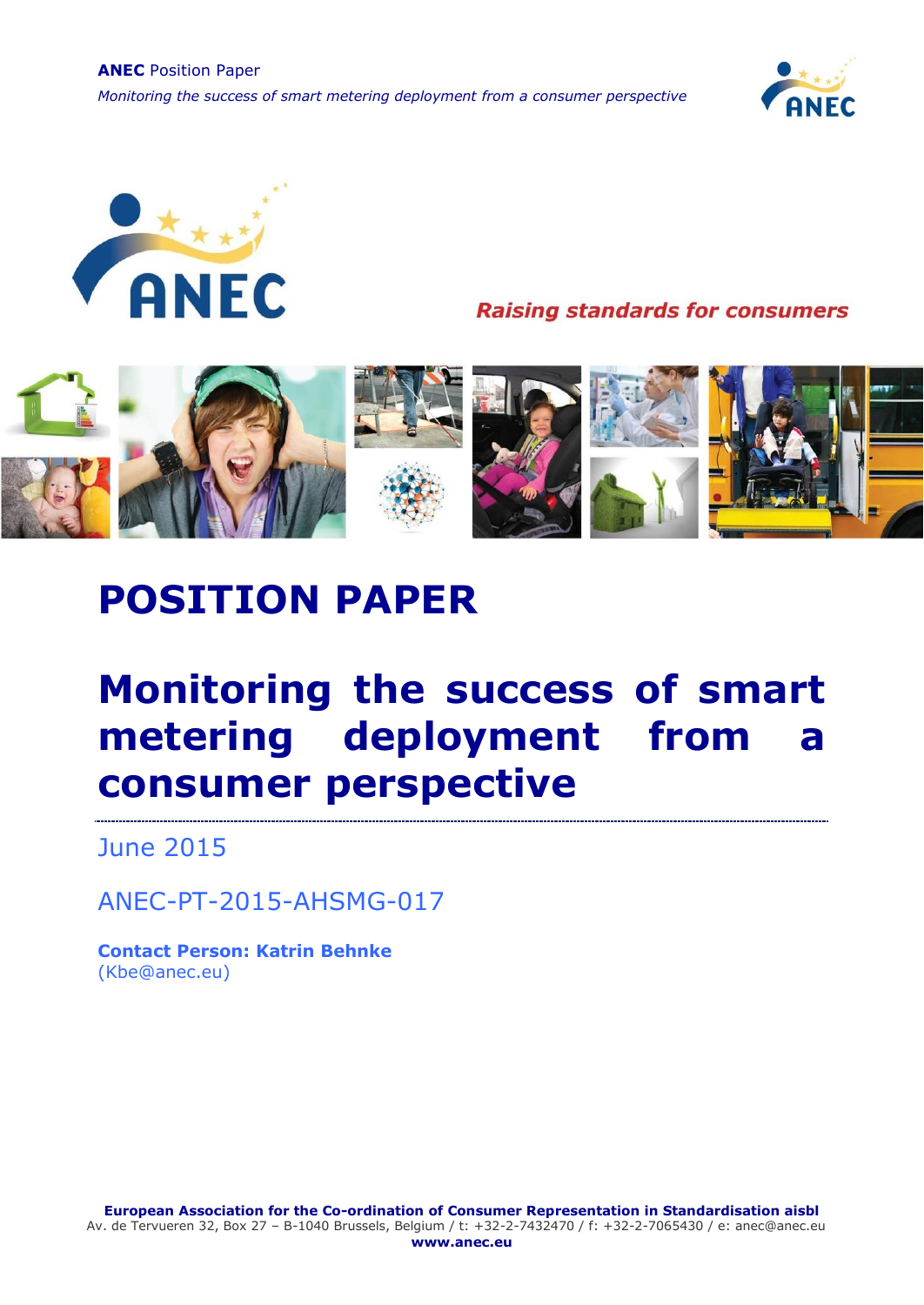

## **1 Purpose**

The purpose of this paper is to identify the desired consumer outcomes from smart meters and to propose possible measures that could be used to establish the success of deployment from a consumer perspective.

## **2 Background**

-

Smart meters should help to empower consumers by providing the information they need to take informed decisions on their energy consumption. To achieve this objective, it is very important that smart meters deployed by Member States comply with the 10 minimum functionalities recommended by the European Commission<sup>1</sup> and that the meters are fully interoperable with displays and other end devices (e.g. smartphone, tablet, energy management system as well as smart appliances) connected to the smart metering system's consumer interface.

Although the minimum functionalities and interoperability are essential, this will not be sufficient to ensure active consumer engagement with the smart energy market. To encourage increased consumer participation further work is needed to remove the barriers to changing consumer behaviour, protect consumers in vulnerable circumstances, incentivise engagement and enable all consumers to realise the potential benefits. This can only be achieved if all stakeholders are fully committed to delivering the desired outcomes for consumers. It is therefore necessary to define consumer outcomes and establish agreed measures that can be used to monitor the success of smart meter deployment from a consumer perspective.

## **3 Developing Desired Consumer Outcomes**

The overall consumer objective for smart meters was set out in Mandate  $M/441<sup>2</sup>$  in March 2009 and the three minimum functionalities required to deliver it were subsequently recommended by the European Commission:

### **Mandate M/441 (March 2009) set out the objective of:**

"…creating European Standards that will enable the interoperability of utility meters…which can then improve the means by which customers' awareness of actual consumption can be raised..."

 $<sup>1</sup>$  Commission Recommendation of 9 March 2012 on preparations for the roll-out of smart metering</sup> systems (2012/148/EU) (http://tinyurl.com/q8qf9nt)

 $2$  Standardisation Mandate in the field of measuring instruments for the development of an open architecture for utility meters involving communication protocols enabling interoperability (M/441) [\(http://tinyurl.com/ncguxqj\)](http://tinyurl.com/ncguxqj)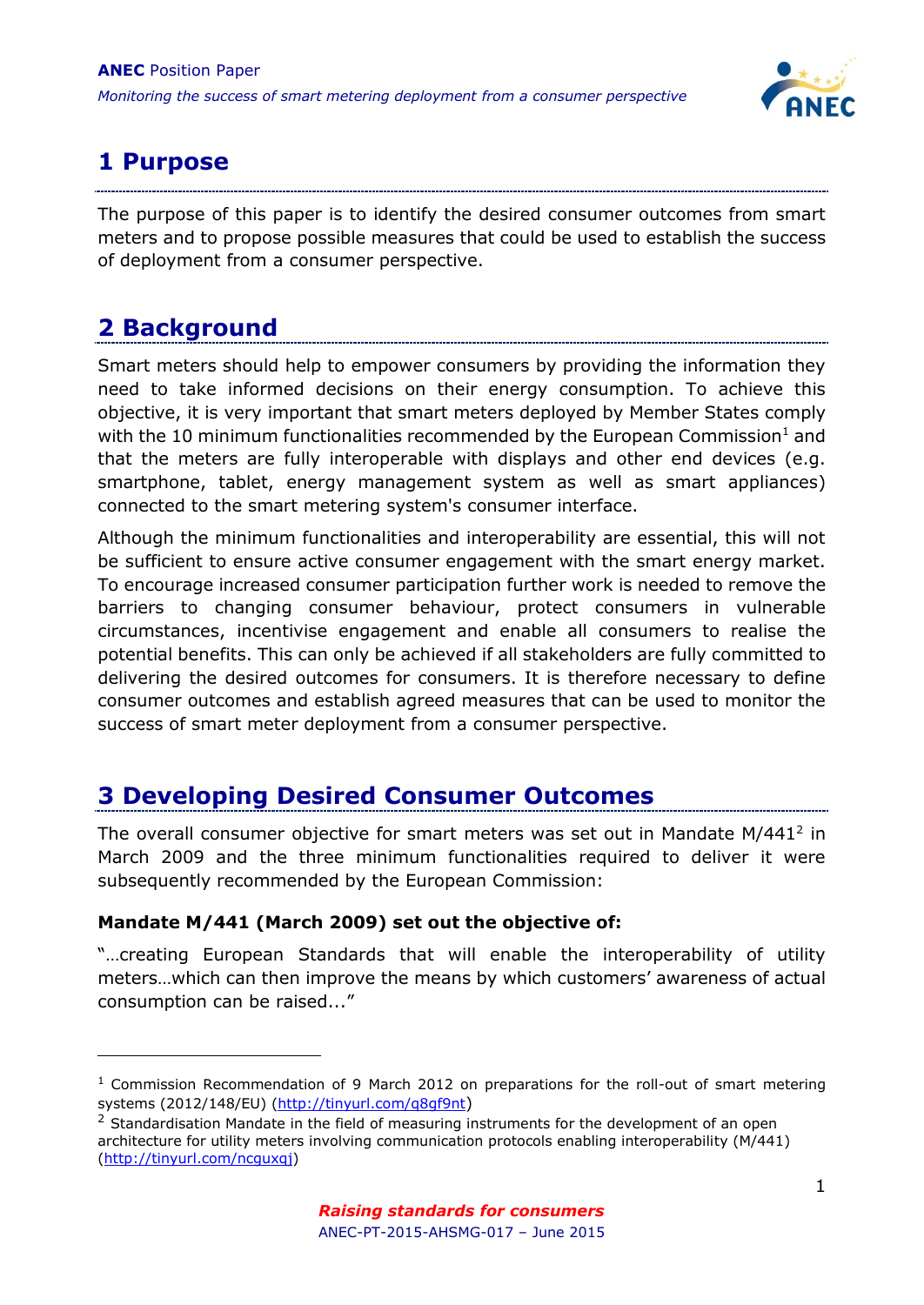

#### **Functionalities required for consumers:**

- a) Provide readings directly to the customer and any third party designated by the consumer.
- b) Update the readings frequently enough for consumers to see the information responding to their action.
- f) Support advanced tariff structures, time-of-use registers and remote tariff control

The overall objective and the aims of the three minimum functionalities help to inform the desired outcomes for consumers, but these outcomes and the related measures of success must also take account of actual experiences of consumers during the early deployments of smart meters (see Figure 1).





*Figure 1: Desired consumer outcomes & measures of success*

Feedback from early deployments<sup>3</sup> has highlighted some real or perceived consumer problems and concerns, which can be grouped into four main themes:

-

<sup>3</sup> Examples:

Netherlands Enterprise Agency, *Dutch Energy Savings Monitor for the Smart Meter*, 2014 [\(http://tinyurl.com/qz2q6gx\)](http://tinyurl.com/qz2q6gx)

Opower, *Maximizing the value of customer engagement in Europe*, 2015

UK House of Commons Select Committee, Energy and Climate Change Committee, *Ninth Report Smart meters: progress or delay?*, 2015 [\(http://tinyurl.com/oxrjv89\)](http://tinyurl.com/oxrjv89)

ESMIG, VaasaETT, Empower Demand 2: Energy Efficiency through Information and Communication Technology – Best Practice Examples and Guidance, 2012 [\(http://tinyurl.com/n99cucv\)](http://tinyurl.com/n99cucv)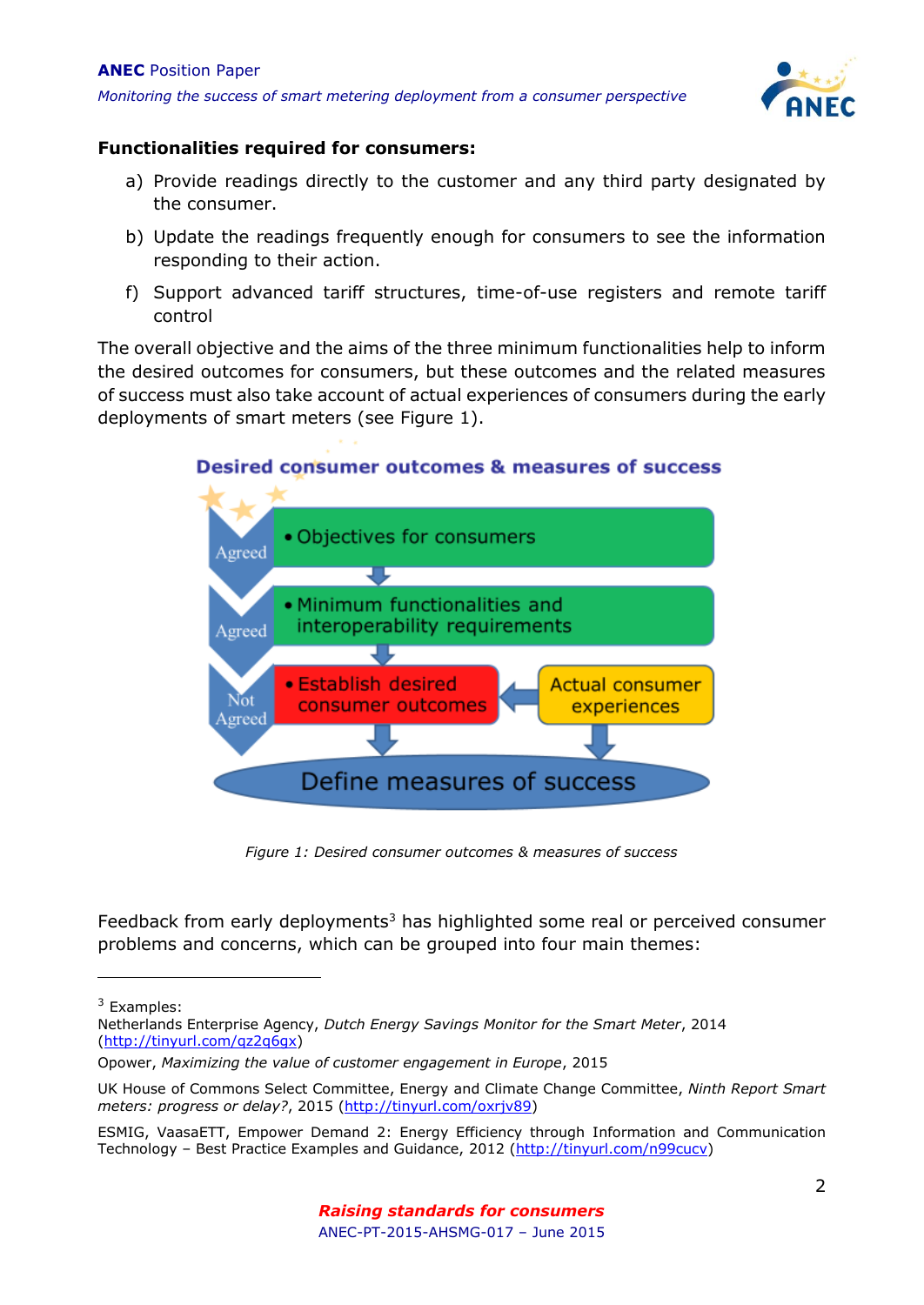

### **Information**

Issues include meter failure; wrong bills; readings from smart meters not being used; privacy concerns; wireless problems and inaccurate supplier metering records.

#### **Satisfaction**

-

Issues include increased complaints; missed installation appointments; technical problems; incompatible smart meters; problems connecting and operating end devices; use of remote functionality for disconnection and switching to pre-pay; as well as loss of consumer confidence.

### **Costs and Benefits**

Delays in implementation; higher bills and prices; increased costs and small financial savings.

### **Participation and Engagement**

Difficulties changing supplier; meters with limited functionality that will need to be replaced, lack of clear information and support.

## **4 Proposed Desired Consumer Outcomes**

Based on these customer experiences and the overall objectives, four high level desired outcomes for consumers from smart meters are proposed. Each outcome has several components that will need to be measured.

#### **1) Access to Information: Consumers have easy access to usable consumption information**

- a) Accurate billing (the % of meter reads collected and utilised for billing);
- b) Free access to historical usage through a meter interface or web portal and provision of comparative consumption information for similar consumers;

Note: Consumers should be able to share historical data with third parties and have access to consumption information an hourly, daily, monthly basis for the previous 24 months<sup>4</sup>.

c) Easy access to near real time consumption information<sup>5</sup>;

<sup>4</sup> Energy Efficiency Directive (2012/27/EU), Article 10.2 [\(http://tinyurl.com/q3bc4oe\)](http://tinyurl.com/q3bc4oe)

<sup>5</sup> Note: Updates of consumption every 15 minutes as recommended in the minimum functionalities (functionality b) are not sufficiently frequent to provide consumers with near real time information. Consumption information needs to be refreshed every few seconds to provide consumers with instant feedback on the results of action taken. To protect consumer privacy, this more frequent information should only be provided to the home, unless the consumer has agreed to share it with a third party.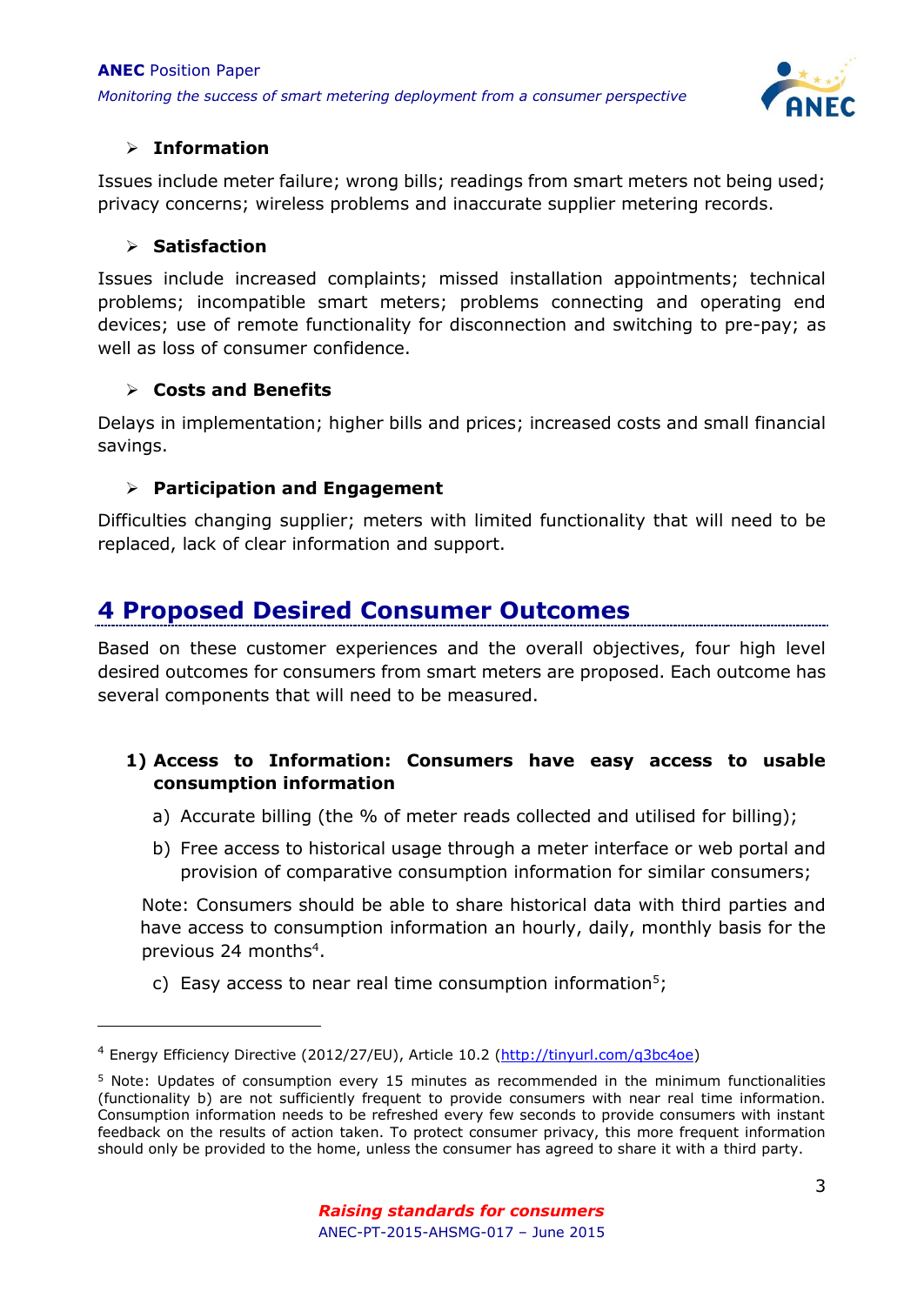

d) Privacy, protection and security of consumer data is maintained.

#### **2) Consumer satisfaction: Consumers have a high level of satisfaction with smart metering deployment**

- a) Positive deployment experience, including provision of understandable information;
- b) Reliability, accuracy and performance of smart meter;
- c) Consumer is able to use smart meter and access information through connected end devices (displays, smartphone, tablet, energy management system, smart appliances, etc.);
- d) Provision of ongoing help, support and advice to resolve consumer problems;
- e) Effective protection from use of new technology including functionalities for remote disconnection, supply restriction and switching to pre-pay, especially for consumers in vulnerable circumstances.

### **3) Benefit Realisation: Consumers are able to realise benefits from smart meters**

- a) Reduction in consumption;
- b) Financial savings (net benefits after deployment costs);
- c) Other benefits e.g. from new data services
- d) Actual implementation costs (compared to budget).

#### **4) Active Engagement - Consumers are actively engaged and participate in the smart energy market**

- a) Consumers changing supplier;
- b) Consumers changing consumption pattern/reducing peak consumption;
- c) Consumers using demand-response schemes and/or dynamic/incentive tariffs.

## **5 Measures of Success**

To monitor the success of deployment from a consumer perspective, metrics need to be developed to measure whether the desired outcomes are being met. These measures should show what has worked well and highlight where further work is needed to achieve the consumer objectives. The measurement methodology should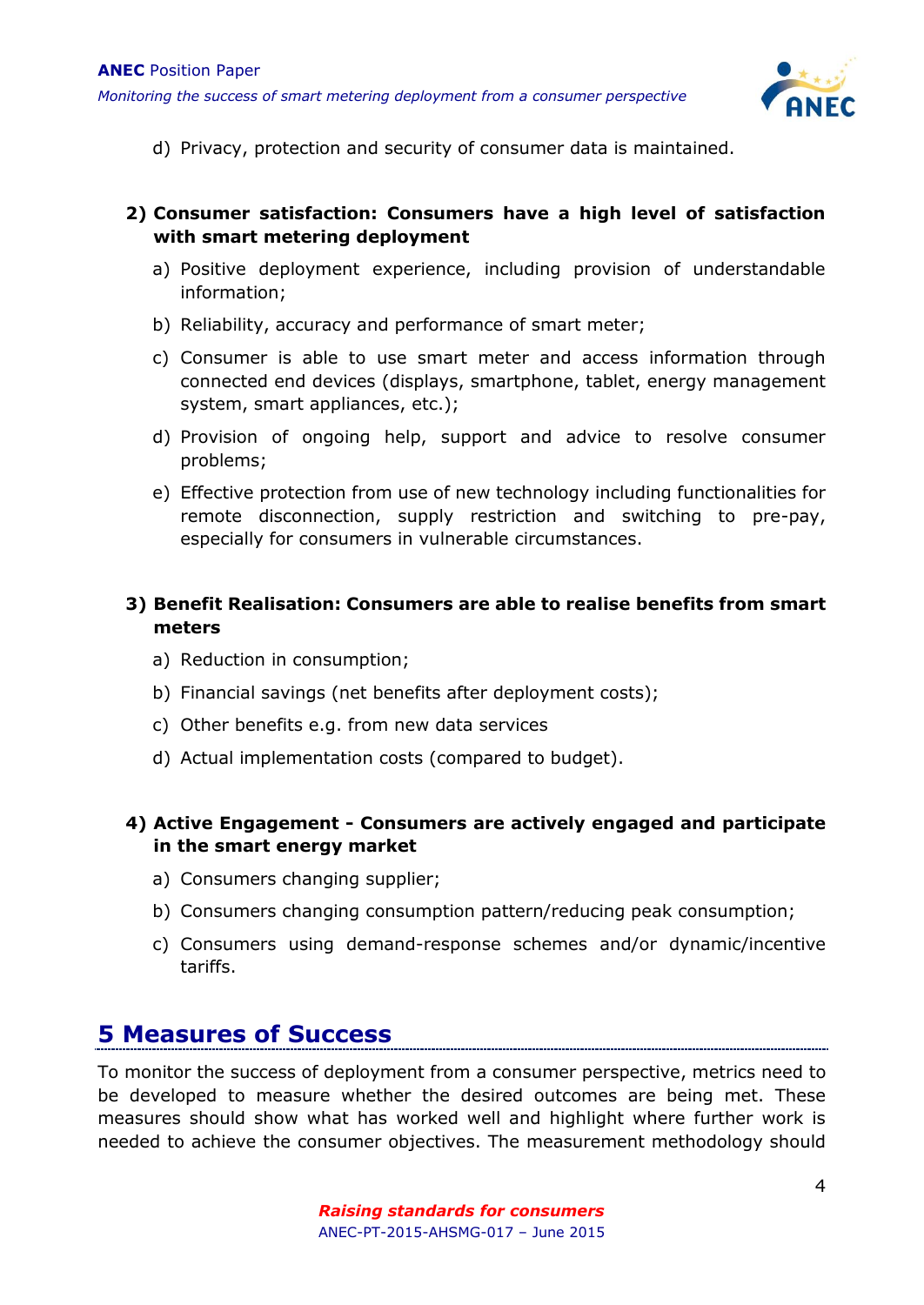

also enable the overall results to be analysed so the experiences of different consumer segments, including vulnerable consumers, can be readily identified.

It is not possible to identify a single indicator that adequately measures each outcome, but it is also important to avoid having so many measures that it becomes difficult to interpret the results. The best approach is to have a small number of high level indicators for each outcome, which can be supported by some more detailed measures to help explain the reasons for the high level results.

The measures of success should be discussed with relevant stakeholder groups and if possible should:

- Be objective
- Utilise data already being collected (as far as possible)
- Enable comparisons with similar consumers that do not have smart meters (whilst ensuring data privacy)
- Show the effect on different consumer groups (e.g. vulnerable consumers)

Possible measures for each of the four Desired Consumer Outcomes are shown in the table below:

| <b>Consumer</b><br><b>Outcome</b>      | <b>Lead Indicators</b>                                                                                                                                                                                                                                                        | <b>Supporting Indicators</b>                                                                                                                                                                                                                                                                                                                                                                                                 |
|----------------------------------------|-------------------------------------------------------------------------------------------------------------------------------------------------------------------------------------------------------------------------------------------------------------------------------|------------------------------------------------------------------------------------------------------------------------------------------------------------------------------------------------------------------------------------------------------------------------------------------------------------------------------------------------------------------------------------------------------------------------------|
| <b>Access to</b><br><b>Information</b> | Proportion of bills based on<br>actual meter readings<br>Proportion of consumers with<br>access to visualised historical<br>consumption information<br>Proportion of<br>consumers<br>provided with real time usage<br><b>Number</b><br>of privacy<br>and<br>security breaches | Proportion of smart meter readings<br>(a) collected<br>(b) utilised for billing<br>Provision of personalised historical<br>consumption information including<br>comparisons with similar users<br>Number of complaints<br>about<br>privacy issues<br>Privacy by design and default of<br>the entire smart meter system<br>including smart appliances and the<br>information provision via in-home<br>display and web portals |
| <b>Satisfaction</b>                    | Overall<br>satisfaction<br>with<br>installation of smart meter<br>Overall satisfaction with ease<br>of use of smart meter<br>Number of remote cut-offs<br>from grid                                                                                                           | Satisfaction with:<br>Information provided before<br>after<br>installation<br>and<br>on<br>rights; contact<br>consumer<br>details for problem resolution;<br>how to manage consumption                                                                                                                                                                                                                                       |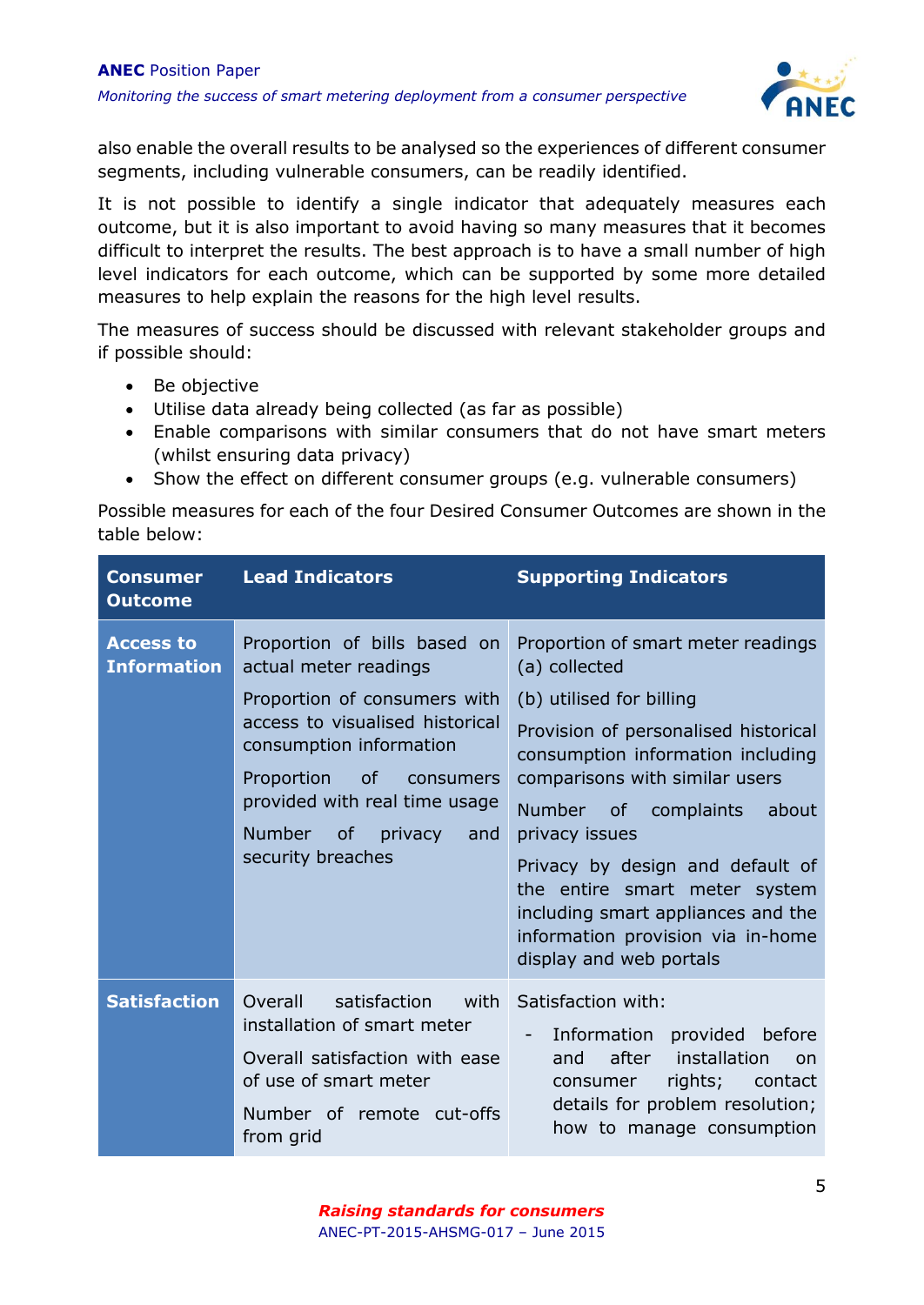#### **ANEC** Position Paper

*Monitoring the success of smart metering deployment from a consumer perspective*



|                                      | Number<br><b>of</b><br>contacts/complaints<br>related<br>to metering, billing and use of<br>functionality<br>remote<br>to<br>disconnect or restrict supply<br>and switch to pre-pay<br>Protections/support provided<br>for vulnerable groups | and how to use and benefit<br>from smart meter<br>Ongoing personalised support<br>$\overline{\phantom{a}}$<br>Clarity of billing and improved<br>complaint resolution<br>Usability/connectivity of end<br>devices<br>Information and independent<br>advice on new tariffs<br>Switching supplier<br>(process)<br>and timescales)<br>Savings achieved |
|--------------------------------------|----------------------------------------------------------------------------------------------------------------------------------------------------------------------------------------------------------------------------------------------|-----------------------------------------------------------------------------------------------------------------------------------------------------------------------------------------------------------------------------------------------------------------------------------------------------------------------------------------------------|
| <b>Benefit</b><br><b>Realisation</b> | Reduction in consumption<br>Financial savings from lower<br>consumption<br>Other benefits, including from<br>new data driven services (e.g.<br>remote healthcare, security<br>systems etc.)                                                  | increases/reductions due to<br>Bill<br>costs of smart meter deployment<br>or operational savings                                                                                                                                                                                                                                                    |
| <b>Active</b><br><b>Engagement</b>   | Proportion<br><b>of</b><br>consumers<br>switching supplier<br>Proportion of consumers on<br>incentive/Time of Use tariffs                                                                                                                    | Proportion of consumers changing<br>consumption pattern or reducing<br>peak time usage<br><b>Number</b><br>of<br>connections<br>by<br>by<br>year to<br>consumer<br>access<br>consumption data (website/app)                                                                                                                                         |

## **6 Conclusions**

The European Commission should:

- (a) Seek information from Member States on the success of smart metering deployment from a consumer perspective during the next Benchmarking exercise.
- (b) Encourage Member States to:
	- Establish arrangements to assess the success of smart metering deployment from a consumer perspective by adopting the four desired consumer outcomes detailed in this paper;
	- Agree with consumer organisations and other key stakeholders measures of success based on the proposals in this paper for each of the four desired consumer outcomes;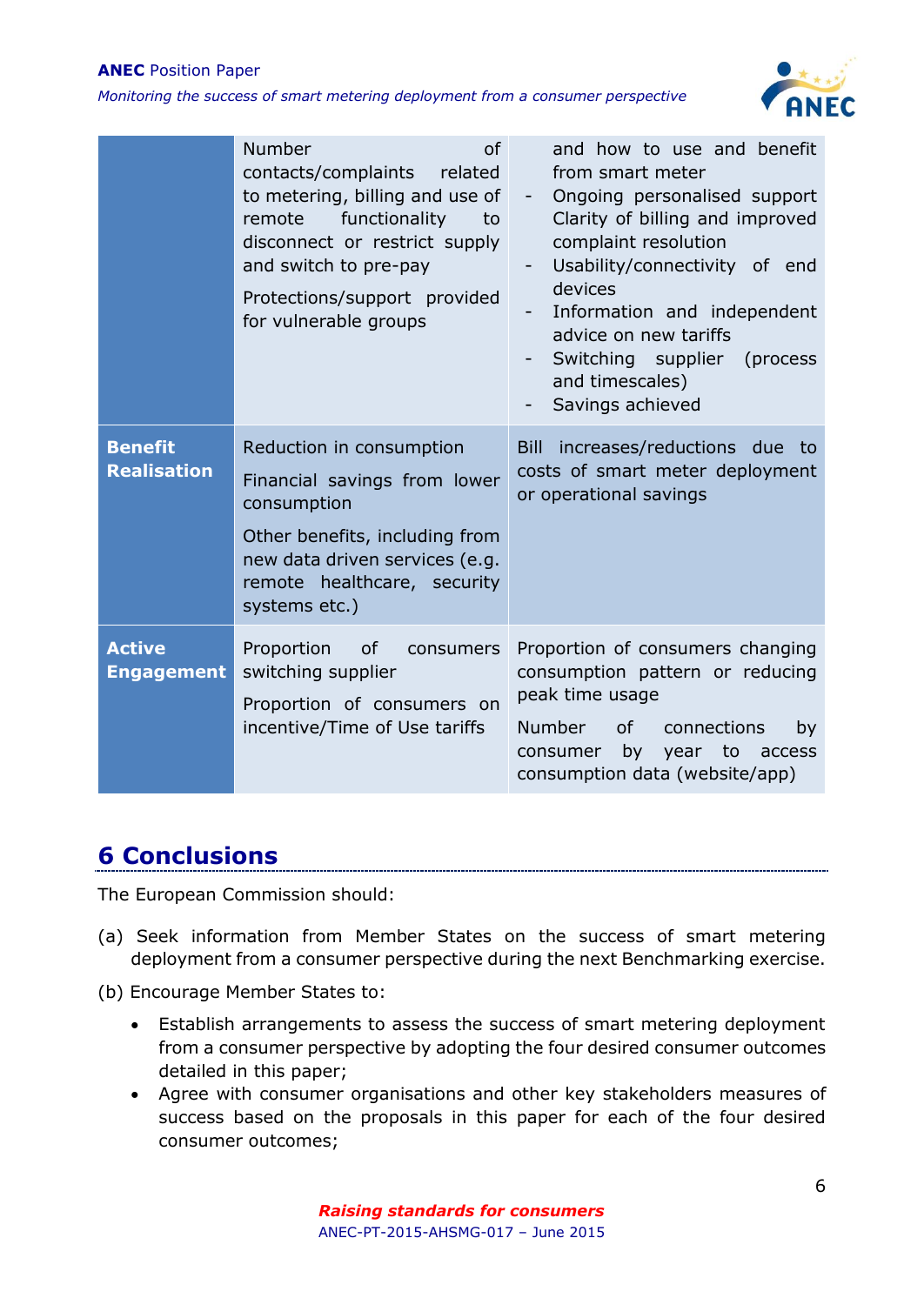

 Regularly review, and make publicly available, information showing whether the desired outcomes are being met and take appropriate corrective action where necessary.

## **Acknowledgements**

*Special thanks go to Neil Avery, Leader of the ANEC Smart Meter & Smart Grid Project Team, as the main author of this paper.*